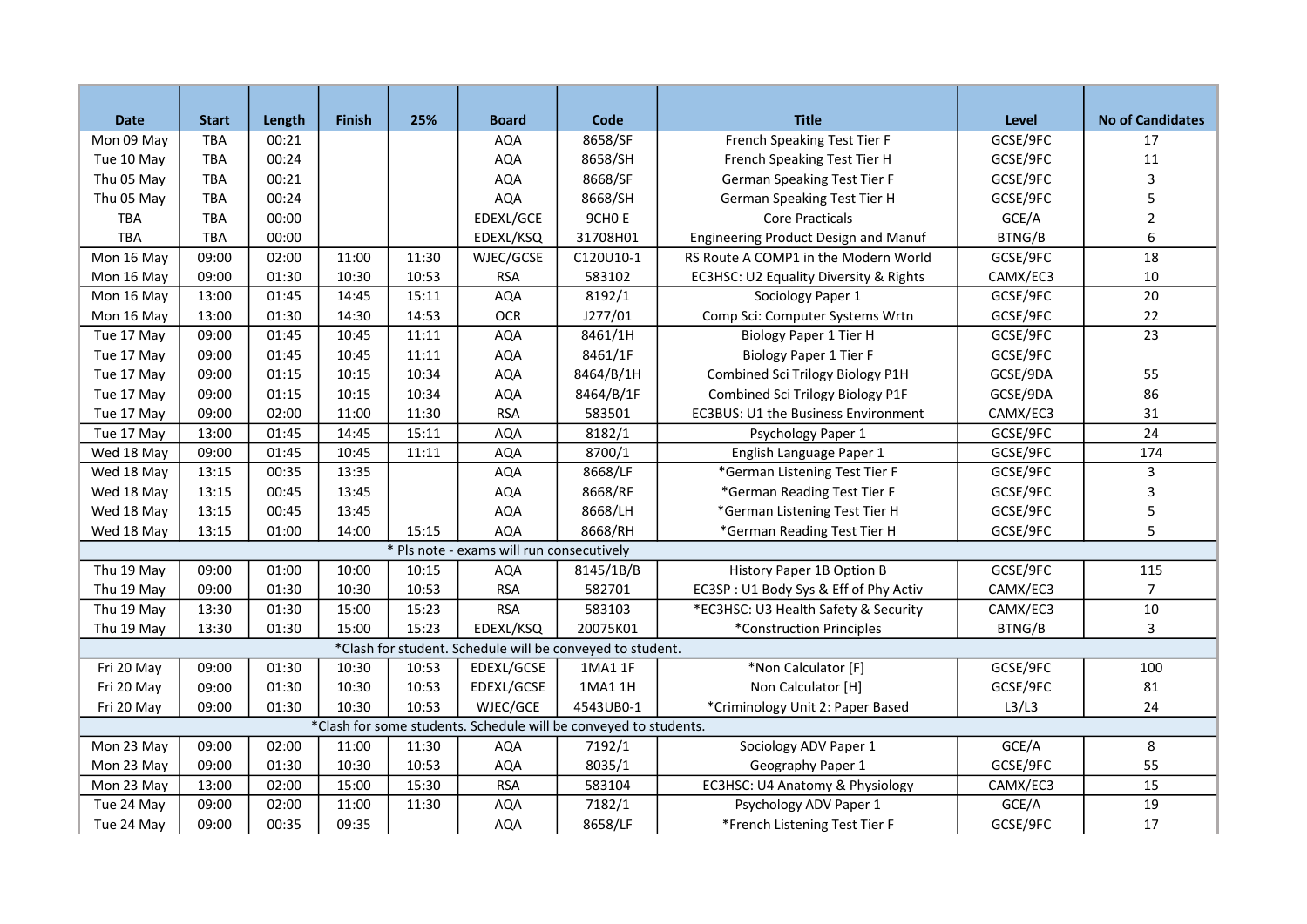| Tue 24 May                                | 09:00                                                            | 00:45 | 09:45 | 09:56 | AQA                                       | 8658/RF   | *French Reading Test Tier F           | GCSE/9FC            | 17               |  |  |
|-------------------------------------------|------------------------------------------------------------------|-------|-------|-------|-------------------------------------------|-----------|---------------------------------------|---------------------|------------------|--|--|
| Tue 24 May                                | 09:00                                                            | 00:45 | 09:45 |       | <b>AQA</b>                                | 8658/LH   | *French Listening Test Tier H         | GCSE/9FC            | $11\,$           |  |  |
| Tue 24 May                                | 09:00                                                            | 01:00 | 10:00 | 10:15 | <b>AQA</b>                                | 8658/RH   | *French Reading Test Tier H           | GCSE/9FC            | 11               |  |  |
| * Pls note - exams will run consecutively |                                                                  |       |       |       |                                           |           |                                       |                     |                  |  |  |
| Tue 24 May                                | 13:30                                                            | 01:15 | 14:45 | 15:04 | <b>AQA</b>                                | 8582/1    | <b>Physical Education Paper 1</b>     | GCSE/9FC            | 24               |  |  |
| Tue 24 May                                | 13:30                                                            | 01:00 | 14:30 | 14:45 | <b>OCR</b>                                | R051/01   | Sprt Stdies: Cntmpry Issues Sprt Wrtn | <b>CNAT/1&amp;2</b> | 24               |  |  |
| Tue 24 May                                | 13:30                                                            | 01:30 | 15:00 | 15:23 | <b>RSA</b>                                | 583502    | EC3BUS: U2 Working in Business        | CAMX/EC3            | 31               |  |  |
| Wed 25 May                                | 09:00                                                            | 00:50 | 09:50 | 10:03 | <b>AQA</b>                                | 8702/1M   | *Eng Lit Paper 1-Modern Prose/Drama   | GCSE/9FC            | 166              |  |  |
| Wed 25 May                                | 09:00                                                            | 00:50 | 09:50 | 10:03 | <b>AQA</b>                                | 8702/1N   | *Eng Lit Paper 1-19th Century Novel   | GCSE/9FC            | 166              |  |  |
|                                           |                                                                  |       |       |       | * Pls note - exams will run consecutively |           |                                       |                     |                  |  |  |
| Wed 25 May                                | 13:00                                                            | 02:00 | 15:00 | 15:30 | <b>AQA</b>                                | 7132/1    | <b>Business ADV Paper 1</b>           | GCE/A               | $\mathbf{1}$     |  |  |
| Wed 25 May                                | 13:15                                                            | 01:30 | 14:45 | 15:08 | <b>OCR</b>                                | R064/01   | Ent & Mrkt: Ent & Mrktng Cncpts Wtn   | <b>CNAT/1&amp;2</b> | 87               |  |  |
| Thu 26 May                                | 09:00                                                            | 02:30 | 11:30 | 12:08 | <b>OCR</b>                                | Y319/01   | Hist A: Civil Rights Usa Wrtn         | GCE/B               | $\mathbf 1$      |  |  |
| Thu 26 May                                | 09:00                                                            | 01:00 | 10:00 | 10:15 | <b>RSA</b>                                | 582703    | EC3SP: U3 Sports Organise & Develop   | CAMX/EC3            | $\boldsymbol{6}$ |  |  |
| Thu 26 May                                | 13:45                                                            | 01:00 | 14:45 | 15:00 | WJEC/GCSE                                 | C120U20-1 | RS Routea COMP2 Study Ofchristianity  | GCSE/9FC            | 18               |  |  |
| Thu 26 May                                | 13:00                                                            | 02:00 | 15:00 | 15:30 | <b>OCR</b>                                | H410/01   | Film Studies: Film History Wrtn       | GCE/A               | $\mathbf{1}$     |  |  |
| Thu 26 May                                | 13:00                                                            | 02:00 | 15:00 | 15:30 | EDEXL/KSQ                                 | 31706H01  | <b>Engineering Principles</b>         | BTNG/B              | $\mathbf 1$      |  |  |
| Fri 27 May                                | 09:00                                                            | 02:30 | 11:30 | 12:08 | <b>AQA</b>                                | 7037/1    | Geography ADV Paper 1                 | GCE/A               | $\overline{3}$   |  |  |
| Fri 27 May                                | 09:00                                                            | 01:45 | 10:45 | 11:11 | <b>AQA</b>                                | 8462/1H   | Chemistry Paper 1 Tier H              | GCSE/9FC            | 24               |  |  |
| Fri 27 May                                | 09:00                                                            | 01:15 | 10:15 | 10:34 | <b>AQA</b>                                | 8464/C/1H | Combined Sci Trilogy Chemistry P1H    | GCSE/9DA            | 55               |  |  |
| Fri 27 May                                | 09:00                                                            | 01:15 | 10:15 | 10:34 | <b>AQA</b>                                | 8464/C/1F | Combined Sci Trilogy Chemistry P1F    | GCSE/9DA            | 86               |  |  |
| Fri 27 May                                | 13:15                                                            | 01:30 | 14:45 | 15:08 | <b>OCR</b>                                | J277/02   | Comp Sci: Comp Thnk Algrthm Prgrm Wtn | GCSE/9FC            | 22               |  |  |
| Mon 06 Jun                                | 09:00                                                            | 01:05 | 10:05 | 10:21 | AQA                                       | 8668/WF   | German Writing Test Tier F            | GCSE/9FC            | $\mathbf{3}$     |  |  |
| Mon 06 Jun                                | 09:00                                                            | 01:20 | 10:20 | 10:40 | AQA                                       | 8668/WH   | <b>German Writing Test Tier H</b>     | GCSE/9FC            | 5                |  |  |
| Mon 06 Jun                                | 09:00                                                            | 02:00 | 11:00 | 11:30 | <b>OCR</b>                                | H410/02   | Film Studies: Crtcl Apprchs Film Wtn  | GCE/A               | $\mathbf 1$      |  |  |
| Mon 06 Jun                                | 09:00                                                            | 02:00 | 11:00 | 11:30 | <b>AQA</b>                                | 7162/1    | Law ADV Paper 1                       | GCE/A               | 3                |  |  |
| Mon 06 Jun                                | 13:00                                                            | 01:45 | 14:45 | 15:11 | <b>AQA</b>                                | 8182/2    | Psychology Paper 2                    | GCSE/9FC            | 24               |  |  |
| Tue 07 Jun                                | 09:00                                                            | 03:00 | 12:00 | 12:45 | <b>AQA</b>                                | 7707/1    | English Lang and Lit ADV Paper 1      | GCE/A               | $\overline{7}$   |  |  |
| Tue 07 Jun                                | 09:00                                                            | 01:30 | 10:30 | 10:53 | EDEXL/GCSE                                | 1MA1 2F   | Calculator [F]                        | GCSE/9FC            | 100              |  |  |
| Tue 07 Jun                                | 09:00                                                            | 01:30 | 10:30 | 10:53 | EDEXL/GCSE                                | 1MA1 2H   | Calculator [H]                        | GCSE/9FC            | 81               |  |  |
| Tue 07 Jun                                | 13:00                                                            | 02:00 | 15:00 | 15:30 | <b>AQA</b>                                | 7192/2    | *Sociology ADV Paper 2                | GCE/A               | 8                |  |  |
| Tue 07 Jun                                | 13:30                                                            | 01:15 | 14:45 | 15:04 | <b>AQA</b>                                | 8035/2    | Geography Paper 2                     | GCSE/9FC            | 55               |  |  |
| Tue 07 Jun                                | 13:00                                                            | 02:00 | 15:00 | 15:30 | OCR                                       | H240/01   | *Maths A: Pure Mathematics Wtn        | GCE/A               | $\overline{7}$   |  |  |
| Tue 07 Jun                                | 13:00                                                            | 01:30 | 14:30 | 14:53 | <b>RSA</b>                                | 584406    | EC3DM : U6 Soc Media & Globalisation  | CAMX/EC3            | $\mathbf 1$      |  |  |
|                                           | *Clash for some students. Schedule will be conveyed to students. |       |       |       |                                           |           |                                       |                     |                  |  |  |
| Wed 08 Jun                                | 09:00                                                            | 02:00 | 11:00 | 11:30 | <b>AQA</b>                                | 7182/2    | Psychology ADV Paper 2                | GCE/A               | 19               |  |  |
| Wed 08 Jun                                | 09:00                                                            | 01:45 | 10:45 | 11:11 | AQA                                       | 8702/2    | English Literature Paper 2            | GCSE/9FC            | 166              |  |  |
| Wed 08 Jun                                | 13:00                                                            | 01:30 | 14:30 | 14:53 | <b>AQA</b>                                | 1350/1    | Mathematical Studies Paper 1          | L3/B                | $\boldsymbol{6}$ |  |  |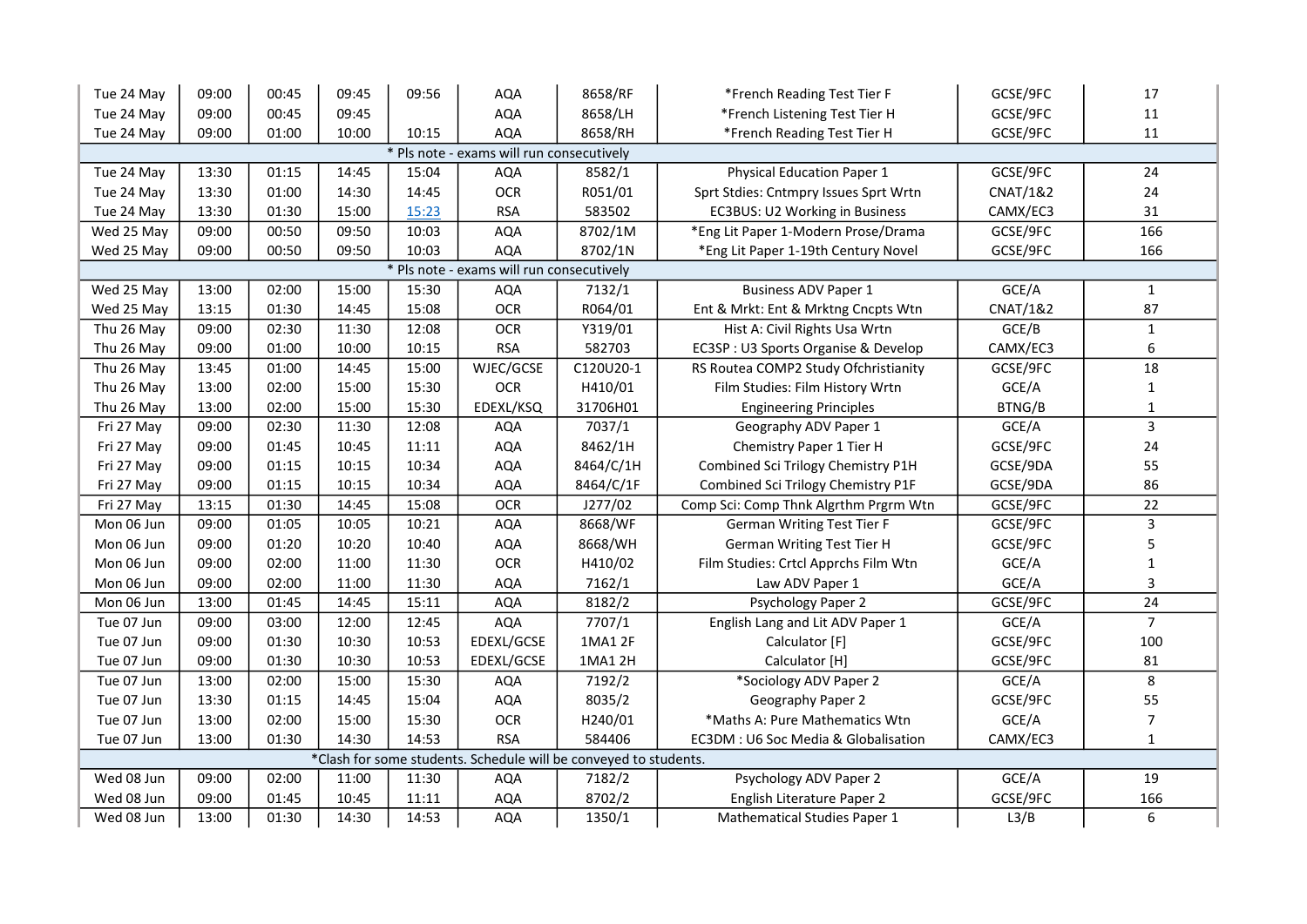| Wed 08 Jun | 13:00 | 02:30 | 15:30 | 16:08 | <b>AQA</b> | 7037/2    | Geography ADV Paper 2                                     | GCE/A    | 3              |
|------------|-------|-------|-------|-------|------------|-----------|-----------------------------------------------------------|----------|----------------|
| Wed 08 Jun | 13:30 | 01:45 | 15:15 |       | AQA        | 8365/1    | Further Mathematics Paper 1                               | L2/FC    | $\overline{7}$ |
| Wed 08 Jun | 13:30 | 01:00 | 14:30 | 14:45 | WJEC/GCSE  | C120U50-1 | RS Route A Comp 3 Islam                                   | GCSE/9FC | 18             |
| Thu 09 Jun | 09:00 | 02:00 | 11:00 | 11:30 | AQA        | 7132/2    | <b>Business ADV Paper 2</b>                               | GCE/A    | $\mathbf 1$    |
| Thu 09 Jun | 09:00 | 01:00 | 10:00 | 10:15 | <b>AQA</b> | 8145/1A/B | History Paper 1A Option B                                 | GCSE/9FC | $\mathbf 1$    |
| Thu 09 Jun | 13:15 | 01:45 | 15:00 | 15:26 | AQA        | 8463/1H   | Physics Paper 1 Tier H                                    | GCSE/9FC | 24             |
| Thu 09 Jun | 13:15 | 01:15 | 14:30 | 14:49 | <b>AQA</b> | 8464/P/1H | Combined Sci Trilogy Physics P1H                          | GCSE/9DA | 55             |
| Thu 09 Jun | 13:15 | 01:15 | 14:30 | 14:49 | AQA        | 8464/P/1F | Combined Sci Trilogy Physics P1F                          | GCSE/9DA | 86             |
| Thu 09 Jun | 13:00 | 02:15 | 15:15 | 15:49 | <b>OCR</b> | H420/01   | *Biology A: Biological Processes Wtn                      | GCE/A    | 9              |
| Thu 09 Jun | 13:00 | 03:00 | 16:00 | 16:45 | WJEC/GCE   | A602U10-1 | *D & T Proddesign COMP1 D & T21ST Century                 | GCE/A    | $\overline{7}$ |
|            |       |       |       |       |            |           | *Clash for student. Schedule will be conveyed to student. |          |                |
| Fri 10 Jun | 09:00 | 01:45 | 10:45 | 11:11 | AQA        | 8700/2    | English Language Paper 2                                  | GCSE/9FC | 174            |
| Fri 10 Jun | 09:00 | 01:30 | 10:30 | 10:53 | OCR        | Y107/01   | Hist A: Eng 1547-1603: Later Tudor Wtn                    | GCE/B    | $\mathbf{1}$   |
| Fri 10 Jun | 13:15 | 01:45 | 15:00 | 15:26 | AQA        | 8192/2    | *Sociology Paper 2                                        | GCSE/9FC | 20             |
| Fri 10 Jun | 13:15 | 01:15 | 14:30 | 14:49 | <b>AQA</b> | 8582/2    | *Physical Education Paper 2                               | GCSE/9FC | 24             |
|            |       |       |       |       |            |           | *Clash for student. Schedule will be conveyed to student. |          |                |
| Mon 13 Jun | 09:00 | 02:00 | 11:00 | 11:30 | <b>AQA</b> | 7192/3    | Sociology ADV Paper 3                                     | GCE/A    | 8              |
| Mon 13 Jun | 09:00 | 01:30 | 10:30 | 10:53 | EDEXL/GCSE | 1MA1 3F   | Calculator [F]                                            | GCSE/9FC | 100            |
| Mon 13 Jun | 09:00 | 01:30 | 10:30 | 10:53 | EDEXL/GCSE | 1MA1 3H   | Calculator [H]                                            | GCSE/9FC | 81             |
| Mon 13 Jun | 13:00 | 02:30 | 15:30 | 16:08 | <b>OCR</b> | H446/01   | Comp Sci: Computer Systems Wrtn                           | GCE/A    | $\mathbf 1$    |
| Mon 13 Jun | 13:00 | 02:00 | 15:00 | 15:30 | <b>AQA</b> | 7162/2    | Law ADV Paper 2                                           | GCE/A    | 3              |
| Tue 14 Jun | 09:00 | 01:00 | 10:00 | 10:15 | <b>AQA</b> | 8035/3    | Geography Paper 3                                         | GCSE/9FC | 55             |
| Tue 14 Jun | 13:00 | 01:30 | 14:30 | 14:53 | <b>AQA</b> | 1350/2A   | Mathematical Studies Paper 2 Opt A                        | L3/B     | $\mathbf{1}$   |
| Tue 14 Jun | 13:00 | 01:30 | 14:30 | 14:53 | <b>AQA</b> | 1350/2B   | Mathematical Studies Paper 2 Opt B                        | L3/B     | 5              |
| Tue 14 Jun | 13:00 | 02:00 | 15:00 | 15:30 | <b>OCR</b> | H240/02   | Maths A: Pure Mthmtcs Stats Wtn                           | GCE/A    | $\overline{7}$ |
| Wed 15 Jun | 09:00 | 01:45 | 10:45 | 11:11 | AQA        | 8461/2H   | Biology Paper 2 Tier H                                    | GCSE/9FC | 23             |
| Wed 15 Jun | 09:00 | 01:45 | 10:45 | 11:11 | <b>AQA</b> | 8461/2F   | Biology Paper 2 Tier F                                    | GCSE/9FC | $\mathbf 1$    |
| Wed 15 Jun | 09:00 | 01:15 | 10:15 | 10:34 | <b>AQA</b> | 8464/B/2H | Combined Sci Trilogy Biology P2H                          | GCSE/9DA | 55             |
| Wed 15 Jun | 09:00 | 01:15 | 10:15 | 10:34 | <b>AQA</b> | 8464/B/2F | Combined Sci Trilogy Biology P2F                          | GCSE/9DA | 86             |
| Wed 15 Jun | 13:00 | 02:00 | 15:00 | 15:30 | <b>AQA</b> | 8552/W    | Design and Technology Written Paper                       | GCSE/9FC | 35             |
| Thu 16 Jun | 09:00 | 02:00 | 11:00 | 11:30 | AQA        | 7182/3    | Psychology ADV Paper 3                                    | GCE/A    | 19             |
| Thu 16 Jun | 09:00 | 01:00 | 10:00 | 10:15 | <b>AQA</b> | 8145/2A/A | History Paper 2A Option A                                 | GCSE/9FC | 115            |
| Thu 16 Jun | 13:00 | 02:00 | 15:00 | 15:30 | AQA        | 7132/3    | <b>Business ADV Paper 3</b>                               | GCE/A    | $\mathbf{1}$   |
| Thu 16 Jun | 13:45 | 01:05 | 14:50 |       | AQA        | 8658/WF   | French Writing Test Tier F                                | GCSE/9FC | $17\,$         |
| Thu 16 Jun | 13:45 | 01:20 | 15:05 |       | AQA        | 8658/WH   | French Writing Test Tier H                                | GCSE/9FC | $11\,$         |
| Fri 17 Jun | 09:00 | 02:15 | 11:15 | 11:49 | OCR        | H420/02   | Biology A: Biological Diversity Wtn                       | GCE/A    | 9              |
| Mon 20 Jun | 09:00 | 01:45 | 10:45 | 11:11 | <b>AQA</b> | 8462/2H   | Chemistry Paper 2 Tier H                                  | GCSE/9FC | 24             |
| Mon 20 Jun | 09:00 | 01:15 | 10:15 | 10:34 | <b>AQA</b> | 8464/C/2H | Combined Sci Trilogy Chemistry P2H                        | GCSE/9DA | 55             |